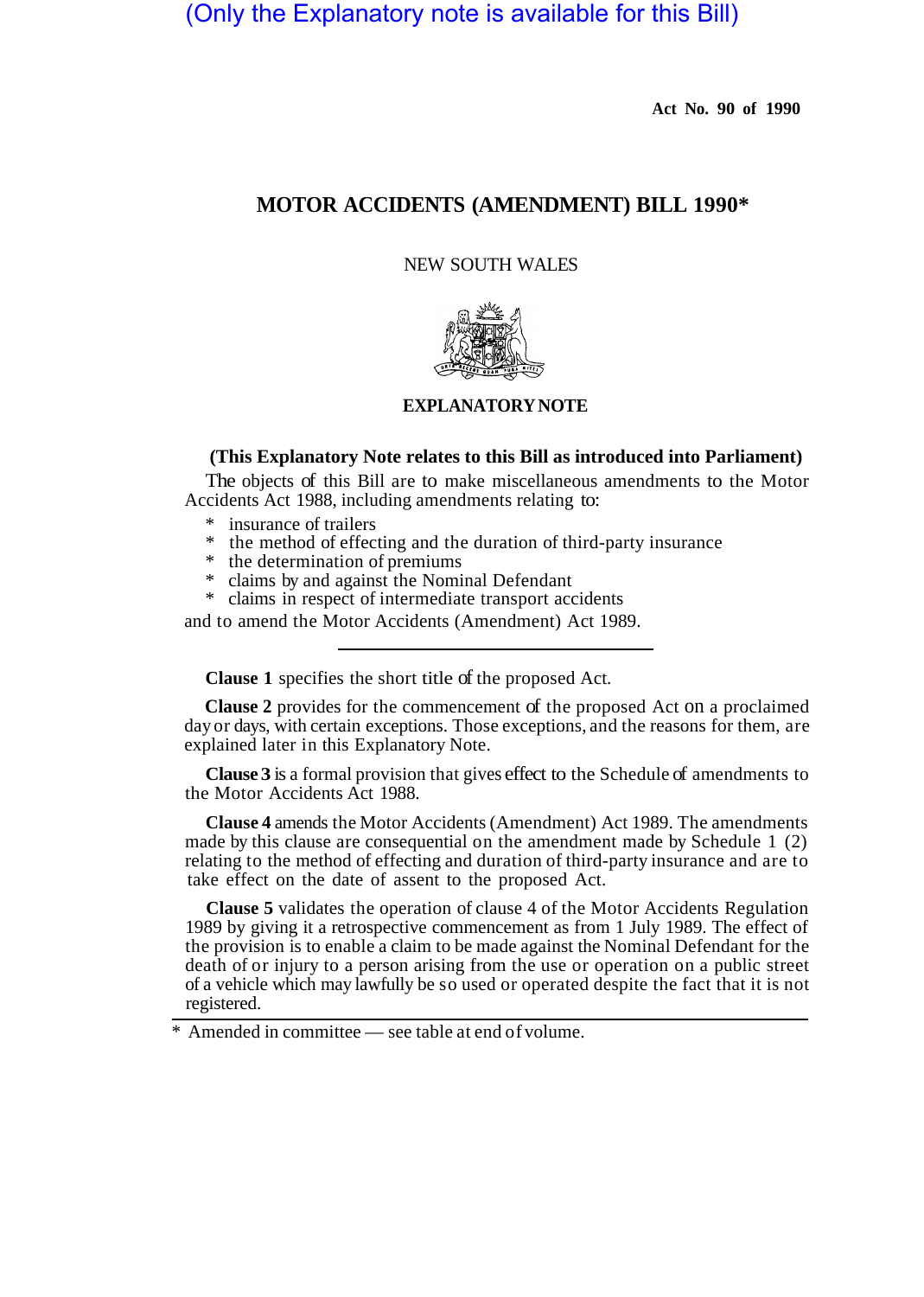#### **SCHEDULE 1 - AMENDMENTS**

### **Trailers**

Schedule 1  $(1)$ ,  $(7)$ ,  $(8)$  and  $(20)$   $(a)$  amend provisions relating to trailers. Under the At at present, trailers are treated as being motor vehicles and are required to be separately insured. The requirement for separate insurance is removed.

Liability for the death of or injury to a person caused by a trailer is to be determined, as a consequence of the amendments, as follows. If the trailer is attached to a motor vehicle at the time of the accident or has run out of control because it has become accidentally detached from the towing vehicle, the trailer will be covered by the third-party policy relating to the motor vehicle. In other cases, a claim involving a trailer may be brought against the Nominal Defendant

#### **Method of effecting and duration of third-party insurance**

Schedule 1 (2) substitutes Division 2 of Part 3. The substituted Division contains the following provisions:

Proposed section 10 requires a licensed insurer to issue a certificate of insurance on acceptance of a premium for a third-party policy for a motor vehicle or for motor vehicles to which a trader's plate is or is to be fixeed A licensed insurer who issues such a certificate is taken to have issued a third-party policy in relation to the vehicle or vehicles.

Proposed section 11 requires the production of evidence of insurance at the time an application is made for the registration or renewal of registration of a motor vehicle or on an application for a trader's plate.

Proposed section 12 specifies the period for which a third-party policy is in force. A policy takes effect on the registration (or renewal of registration) of the vehicle to which it relates or, if renewal of the registration is effected after the date for renewal, on the date on which the renewal is effected. A policy terminates on the expiry of the motor vehicle's registration or on the cancellation of the policy under proposed section 13. In the case of motor vehicles to which a trader's plate is to be fixed, the third-party policy is in force for the period for which the trader's plate is issued.

Proposed section 13 provides that a licensed insurer has no power to cancel a third-party policy. A policy is cancelled on the cancellation of the registration of the motor vehicle to which it relates, except if the registration is cancelled for fine default purposes under section 18C of the Traffic Act 1909 or except if after cancellation, the registration is restored before the date for renewal of the registration. The proposed section also provides that a third-party policy may be cancelled if the Roads and Traffic Anthority, at the request of a licensed insurer, cancels the registration of a motor vehicle because the premium for the policy is unpaid.

Schedule 1 (6) and clause 4 make consequential amendments.

The subsistuted Division and Schedule 1 (6) are to commence from I July 1991, being the end of the phasing-in period for the motor accidents scheme contained in the Act.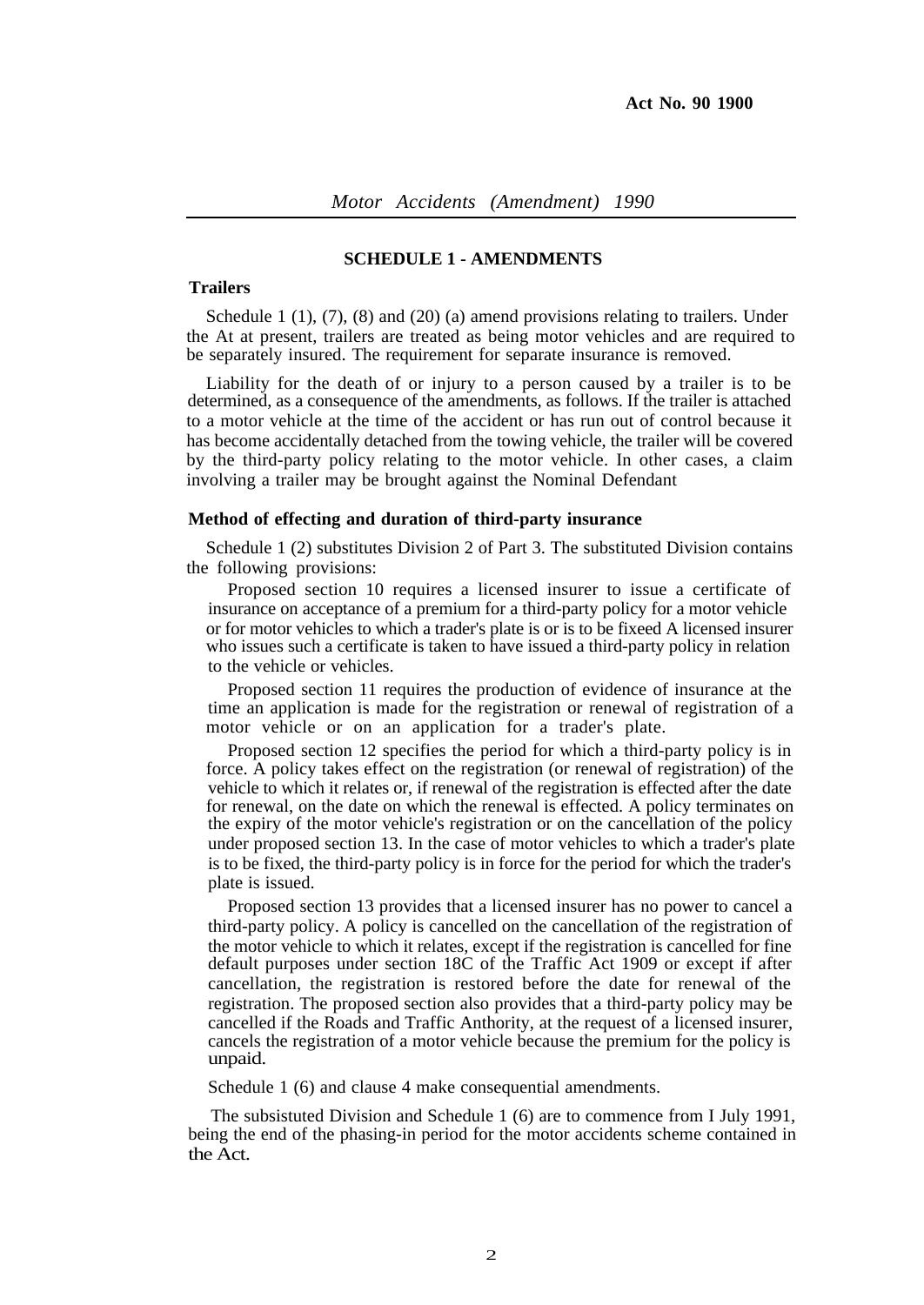#### **Determination of premium**

Schedule 1 (3) repeals section 14 which enables the determination of premiums for third-party policies by the Minister administering the Motor Accidents Act 1988. The repeal takes effect on 1 July 1991, being the end of the phasing-in period for the motor accidents scheme contained in the Act.

Schedule 1 (4) inserts proposed section 14A which enables the Motor Accidents Authority to issue guidelines, after approval by the Board of Directors of the Authority, to licensed insurers as to the determination of premiums for third-party policies.

Schedule 1 (5) enables the Authority to reject premiums if they do not comply with the Authority's guidelines.

## **Claims against the Nominal Defendant**

As referred to in the summary of amendments relating to trailers, Schedule 1 (7) has the effect of enabling a claim to be made against the Nominal Defendant for an accident involving a trailer which is not attached to, and which has not become detached from, a motor vehicle.

Clause 5, as explained above, confirms the right of a person to claim against the Nominal Defendant in respect of the death of or injury to a person arising from the use or operation on a public street of a vehicle which may lawfully be so used or operated despite the fact that it is not registered

Schedule 1 (8) prevents the Nominal Defendant from recovering from an owner or driver any amount paid by the Nominal Defendant in respect of an accident involving a trailer which is not attached to, and which has not become detached from, a motor vehicle or a vehicle which may lawfully be used or operated on a public street despite the fact that it is not registered

Schedule 1 (8) is to commence retrospectively as from 1 July 1989.

#### **Rehabilitation services**

Schedule 1 (9) amends section 37 to make it clear that the obligation of a licensed insurer to provide rehabilitation services to an accident victim ceases if the victim's claim is settled.

The amendment is to commence retrospectively as from 1 July 1989 so as to apply to rehabilitation services provided at any time from that date.

#### **Reporting of accidents**

Schedule 1 (10) amends section 42 to remove the requirement that a court order to commence proceedings in relation to a motor accident is necessary if a report of the accident has not been made within a specified period after the date of the accident. The amendment requires the plaintiff to provide a full and satisfactory explanation to the court for the non-compliance and enables the court to allow the proceedings to continue if it is satisfied by the explanation.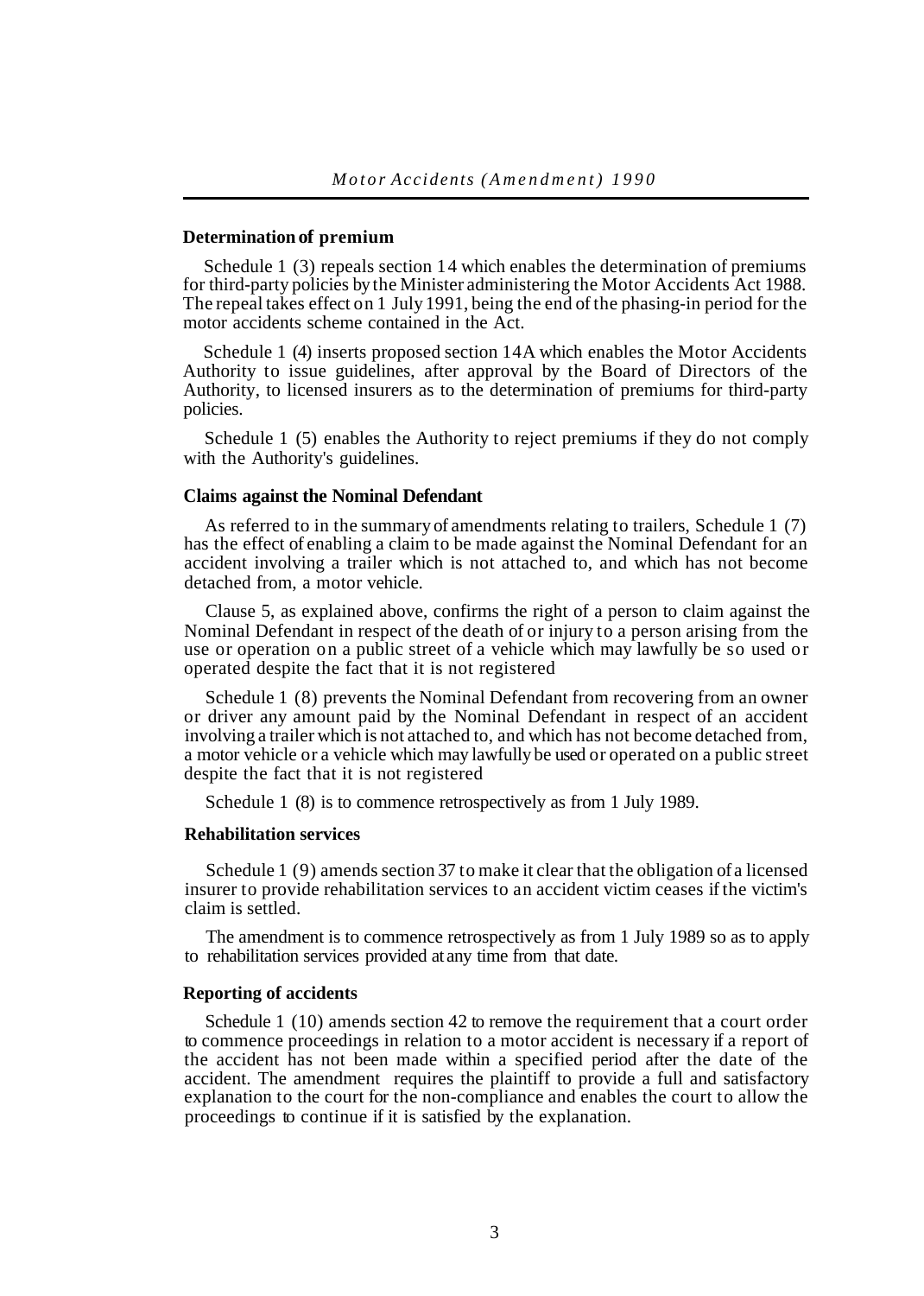## **Making of claims**

Schedule 1 (11) and (12) amend sections 43 and 44 in minor respects to clarify the procedure for the making of claims. In particular, the Motor Accidents Authority is empowered to appoint different forms according to the person to whom notice of a claim is to be given.

### **Payments by licensed insurers in respect of claims**

Schedule 1 (13) amends section 45 to make it clear that a payment made by a licensed insurer after liability in respect of a claim is admitted is to be taken to form part of any damages payable to the claimant.

#### **Claims register**

Schedule 1 (14) amends section 67 to replace the requirement that a licensed insurer forward specified details of a claim to the Motor Accidents Authority within 30 days after receiving notice of a claim with a requirement that those details be forwarded within such period as the Authority may reasonably require.

#### **Business plans of licensed insurer**

Schedule 1 (15) amends section 110 to replace the requirement that a licensed insurer deliver to the Motor Accidents Authority a business plan for its third-party insurance business as soon as practicable after it is granted a licence with a requirement that the business plan be delivered as soon practicable after a request to do so is made by the Authority.

## **Certificate evidence**

Schedule 1 (16) amends section 132A to provide that a certificate issued by the Motor Accidents Authority naming a licensed insurer as the third-party insurer of a particular vehicle for a particular period is to be evidence, rather than conclusive evidence, of the matter certified.

#### **Intermediate transport accidents**

An intermediate transport accident is a motor accident which occurred after 1 July 1987 (the date of commencement of the Transport Accident Compensation Act 1987) and before 1 July 1989 (the date of repeal of that Act by the Motor Accidents Act 1988) and which was or would have been compensable under either Act.

Schedule 1 (17) amends the definition of "intermediate transport accident" in section 138 by way of statute law revision.

Schedule 1 (18) inserts proposed sections 145A and 145B.

Proposed section 145A makes it clear that, if a person entitled to make a claim in respect of an intermediate transport accident had not made a claim before 1 July 1989, the person may make such a claim. The proposed section specifies the person against whom the claim may be made and the insurer in respect of the claim.